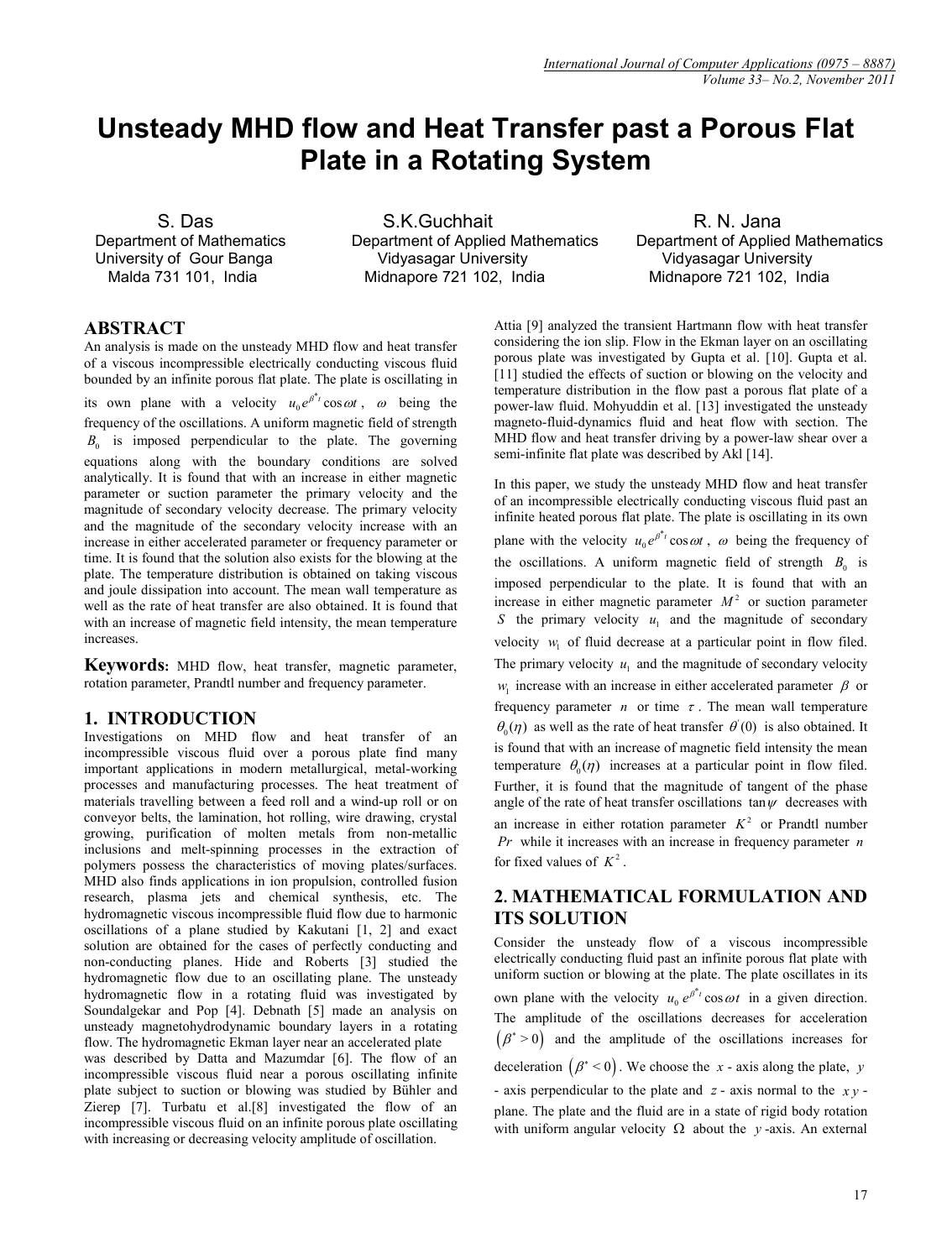uniform magnetic field of strength 
$$
B_0
$$
 is imposed perpendicular  
to the plate [See Figure 1] and the plate is taken electrically non-  
conducting. The velocity components are  $(u, v, w)$  relative to a  
frame of reference rotating with the fluid. Since the plate  
occupying the plane  $y = 0$  is of infinite extent, all the physical  
quantities will be the function of y and t only. The equation of

continuity  $\nabla \cdot \vec{q} = 0$  gives  $\frac{\partial v}{\partial y} = 0$  $\frac{\partial v}{\partial y} = 0$  which on integration yields  $v = -v_0$  (constant), where  $\vec{q} = (u, v, w)$ . The constant  $v_0$  which

denotes the normal velocity at the plate is positive for suction and negative for blowing. We assume that the magnetic Reynolds number for the flow is small so that the induced magnetic field can be neglected. This assumption is justified since the magnetic Reynolds number is generally very small for partially ionized gases. The solenoidal relation  $\nabla \cdot \vec{B} = 0$  for the magnetic field gives  $B_y = B_0 =$  constant everywhere in the fluid where  $\vec{B}$  =  $(B_x, B_y, B_z)$ .



#### **Figure 1 : Geometry of the problem**

The momentum equations along *x* , *y* and *z* - directions are given by

$$
\frac{\partial u}{\partial t} - v_0 \frac{\partial u}{\partial y} - 2\Omega w = v \frac{\partial^2 u}{\partial y^2} - \frac{\sigma B_0^2}{\rho} u,\tag{1}
$$

$$
0 = -\frac{1}{\rho} \frac{\partial p}{\partial y},\tag{2}
$$

$$
\frac{\partial w}{\partial t} - v_0 \frac{\partial w}{\partial y} + 2\Omega u = v \frac{\partial^2 w}{\partial y^2} - \frac{\sigma B_0^2}{\rho} w,
$$
 (3)

where  $\mu_e$ ,  $\rho$ ,  $\nu$  and  $p$  are respectively the magnetic permeability, the density of the fluid, the kinematic coefficient of viscosity, the fluid pressure.

The boundary conditions of the problem are

$$
u = u_0 e^{\beta^* t} \cos \omega t, \ w = 0 \text{ at } y = 0,
$$
  

$$
u \to 0, \ w \to 0 \text{ as } y \to \infty,
$$
 (4)

where  $u_0$  is a constant and  $\beta^*$  is the accelerating index. Introducing the non-dimensional variables

$$
\eta = \frac{u_0 y}{\nu}, \ u_1 = \frac{u}{u_0}, \ w_1 = \frac{w}{u_0}, \ \tau = \frac{u_0^2 t}{\nu}, \ n = \frac{v \omega}{u_0^2}, \ (5)
$$

equations (1) and (3) become

$$
\frac{\partial u_1}{\partial \tau} - S \frac{\partial u_1}{\partial \eta} - 2K^2 w_1 = \frac{\partial^2 u_1}{\partial \eta^2} - M^2 u_1,\tag{6}
$$

$$
\frac{\partial w_1}{\partial \tau} - S \frac{\partial w_1}{\partial \eta} + 2K^2 u_1 = \frac{\partial^2 w_1}{\partial \eta^2} - M^2 w_1,\tag{7}
$$

where  $K^2 = \frac{2\omega v}{u_0^2}$  is the rotation parameter,  $S = \frac{v_0}{u_0}$  $S = \frac{v_0}{u_0}$ , the suction

parameter and  $M^2 = \frac{\sigma B_0^2 v}{\rho u_0^2}$  $\frac{\partial E_0 V}{\partial u_0^2}$ , the magnetic parameter.

On the use of (5), the boundary conditions (4) become

$$
u_1 = e^{\beta \tau} \cos n\tau, \quad w_1 = 0 \text{ at } \eta = 0,
$$
  
\n
$$
u_1 \rightarrow 0, \quad w_1 \rightarrow 0 \text{ as } \eta \rightarrow \infty
$$
 (8)

where  $\beta = \frac{\beta^* v}{u_0^2}$  is the accelerated parameter.

Combining  $(6)$  and  $(7)$ , we get

$$
\frac{\partial f}{\partial \tau} - S \frac{\partial f}{\partial \eta} + 2i K^2 f = \frac{\partial^2 f}{\partial \eta^2} - M^2 f,\tag{9}
$$

where

$$
f(\eta, \tau) = u_1(\eta, \tau) + i w_1(\eta, \tau), \quad i = \sqrt{-1}.
$$
 (10)

The boundary conditions (8) now become

$$
f(0) = \frac{1}{2} \Big[ e^{(\beta + in)\tau} + e^{(\beta - in)\tau} \Big] \text{ and } f(\infty) = 0.
$$
 (11)

To solve equation (9) subject to the boundary conditions (11), we assume the solution in the following form

$$
f(\eta,\tau) = f_1(\eta)e^{(\beta + i\eta)\tau} + f_2(\eta)e^{(\beta - i\eta)\tau}.
$$
 (12)

Substituting (12) in equation (9) we find that  $f_1(\eta)$  and  $f_2(\eta)$ satisfy the following equations

$$
f_1^{''}(\eta) + S f_1^{'}(\eta) - (\beta + in + M^2 + 2iK^2) f_1(\eta) = 0 , (13)
$$

$$
f_2''(\eta) + S f_2'(\eta) - (\beta - in + M^2 + 2i K^2) f_2(\eta) = 0 \quad , \quad (14)
$$

where prime denote the differentiation with respect to  $\eta$ . The corresponding boundary conditions for  $f_1(\eta)$  and  $f_2(\eta)$  are

$$
f_1(0) = \frac{1}{2}, f_2(0) = \frac{1}{2}, f_1(\infty) = 0, f_2(\infty) = 0.
$$
 (15)

The solution of the equations (13) and (14) subject to the boundary conditions (15) are

$$
f_1(\eta) = \frac{1}{2} e^{-\left(\frac{S}{2} + \alpha_1 + i \beta_1\right)\eta}, \quad f_2(\eta) = \frac{1}{2} e^{-\left(\frac{S}{2} + \alpha_2 + i \beta_2\right)\eta}, \quad (16)
$$

where

$$
\alpha_{1}, \beta_{1} = \frac{1}{\sqrt{2}} \left[ \left\{ \left( \frac{S^{2}}{4} + M^{2} + \beta \right)^{2} + \left( 2K^{2} + n \right)^{2} \right\}^{\frac{1}{2}} \right]^{1/2}
$$

$$
\alpha_{2}, \beta_{2} = \frac{1}{\sqrt{2}} \left[ \left\{ \left( \frac{S^{2}}{4} + M^{2} + \beta \right)^{2} + \left( 2K^{2} - n \right)^{2} \right\}^{\frac{1}{2}} \right]^{1/2}, \quad (17)
$$

and the upper sign is for  $n < 2K^2$  and lower sign for  $n > 2K^2$ . Hence, using (16), equation (12) yields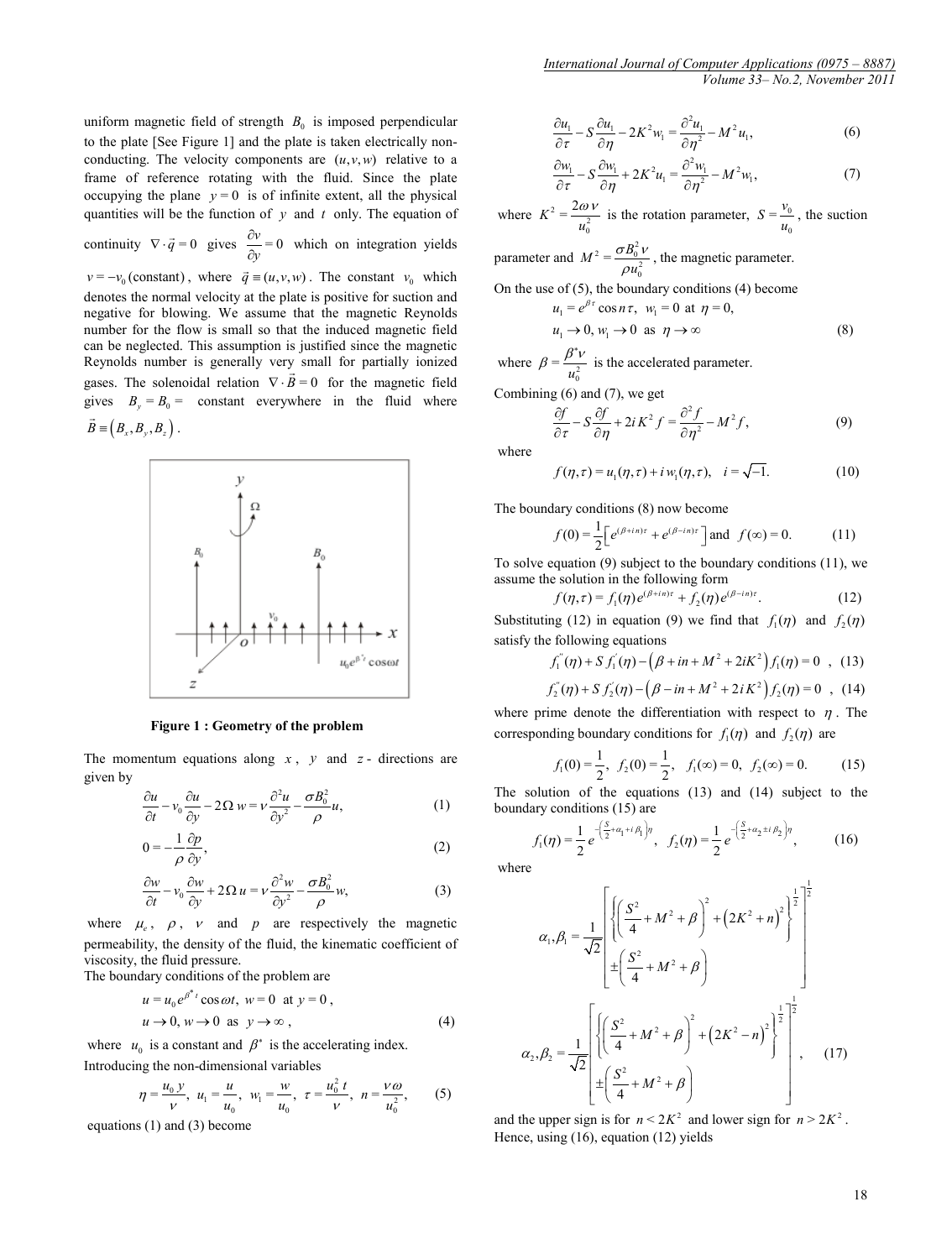$$
f(\eta,\tau) = \begin{cases} \frac{1}{2} e^{\beta \tau} \begin{bmatrix} e^{-\left(\frac{S}{2} + \alpha_1 + i \beta_1\right)\eta + in\tau} \\ + e^{-\left(\frac{S}{2} + \alpha_2 \pm i \beta_2\right)\eta - in\tau} \end{bmatrix} & \text{for } n \neq 2K^2\\ \frac{1}{2} \begin{bmatrix} e^{-\left(\frac{S}{2} + \alpha_1 + i \beta_1\right)\eta + in\tau} \\ + e^{-\left(\frac{S}{2} + \alpha_2^*\right)\eta - in\tau} \end{bmatrix} & \text{for } n = 2K^2 \end{cases}
$$
(18)

where  $\alpha_2^* = \left(\frac{S^2}{4} + M^2 + \beta\right)^{\frac{1}{2}}$  and  $\alpha_1$  and  $\beta_1$  are given by (17).

On separating into real and imaginary parts, we have

$$
u_{1}(\eta,\tau) = \begin{cases} \frac{1}{2} e^{\beta \tau} \left[ e^{-\left(\frac{S}{2} + a_{1}\right)\eta} \cos(n\tau - \beta_{1}\eta) \right] \text{ for } n \neq 2K^{2} \\ + e^{-\left(\frac{S}{2} + a_{2}\right)\eta} \cos(n\tau \pm \beta_{2}\eta) \right] \text{ for } n = 2K^{2} \\ \frac{1}{2} e^{\beta \tau} \left[ e^{-\left(\frac{S}{2} + a_{1}\right)\eta} \cos(n\tau - \beta_{1}\eta) \right] \text{ for } n = 2K^{2} \end{cases} \text{ (19)}
$$
  

$$
w_{1}(\eta,\tau) = \begin{cases} \frac{1}{2} e^{\beta \tau} \left[ e^{-\left(\frac{S}{2} + a_{1}\right)\eta} \sin(n\tau - \beta_{1}\eta) \right] \text{ for } n \neq 2K^{2} \\ -e^{-\left(\frac{S}{2} + a_{2}\right)\eta} \sin(n\tau \pm \beta_{2}\eta) \right] \text{ for } n \neq 2K^{2} \\ \frac{1}{2} e^{\beta \tau} \left[ e^{-\left(\frac{S}{2} + a_{1}\right)\eta} \sin(n\tau - \beta_{1}\eta) \right] \text{ for } n = 2K^{2} \\ -e^{-\left(\frac{S}{2} + a_{2}\right)\eta} \sin n\tau \end{cases} \text{ (20)}
$$

The above solutions are valid for both suction and blowing at the plate. If  $K^2 = 0$ , then the equation (19) is identical with the equations (12) of Mohyuddin et al. [13].

### **3. RESULTS AND DISCUSSION**

It is seen from equations (19) and (20) that the velocity profile consists of two part, one parts oscillates with amplitude  $1 - \left(\frac{3}{2} + \alpha_1\right)$ 2  $e^{-\left(\frac{S}{2}+a_1\right)\eta}$  and the other one with  $\frac{1}{2}e^{-\left(\frac{S}{2}+a_2\right)}$  $e^{-\left(\frac{S}{2}+\alpha_2\right)\eta}$ , where  $\alpha_1$  and  $\alpha_2$ are given by (17). It is seen from (17) that the wave length  $\frac{2\pi}{\sigma}$ 2  $\frac{2\pi}{\beta_2}$  is always greater than that of  $2\pi$  $\frac{\partial n}{\partial \beta_1}$  because  $\beta_1$  is always greater than

1  $\beta$ . The solution represents a flow in which the oscillations decay exponentially with the distance from the plate. The layer corresponding to the former part at distance  $\eta$  from the plate oscillates with phase lag of  $\beta_1 \eta$  while the layer corresponding to the latter part oscillates with phase advance of  $\beta_{2} \eta$  when  $n < 2K^2$  and a phase lag when  $n > 2K^2$ . It is interesting to note that the normal solution exists for  $S = 0$  and  $n = 2K^2$ . This is due to the fact that  $\beta_2 > 0$  when  $S = 0$  and  $n = 2K^2$ . This result shows that the shear oscillations are also confined near the plate when  $S = 0$  and  $n = 2K^2$ . Figure 2 shows that both the primary velocity  $u_1$  and the magnitude of secondary velocity  $w_1$  decrease with an increase in  $M^2$ . It clearly indicates that the transverse magnetic field opposes the transport phenomena. This is due to the fact that variation of the Hartmann number leads to the *[International Journal of Computer Applications \(0975 –](http://www.ijcaonline.org/) 8887) Volume 33– No.2, November 2011*

variation of the Lorentz force due to magnetic field and the Lorentz force produces more resistance to transport phenomena. It is observed from Figure 3 that the primary velocity  $u_1$  decreases while the magnitude of secondary velocity  $w_1$  first increases near the plate and it decreases away from the plate with an increase in  $K^2$ . Figures 4-6 show that both the primary velocity  $u_1$  and the magnitude of secondary velocity  $w_1$  increase with an increase in either accelerated parameter  $\beta$  or frequency parameter *n* or time  $\tau$ . It is seen from Figures 7-8 that both the primary velocity  $u_1$ and the magnitude of secondary velocity  $w_1$  decrease with an increase in either suction parameter *S* or phase angle  $n\tau$ . This means that the suction at the plate or the phase angle have a retarding influence on the flow field.



**Figure** 2: Variations of  $u_1$  and  $w_1$  for  $M^2$  when  $K^2 = 4$ ,  $S = 0.5$ ,  $n = 2$ ,  $\beta = 0.5$ ,  $\tau = 0.5$  and  $n\tau = \frac{\pi}{4}$ .



**Figure** 3: Variations of  $u_1$  and  $w_1$  for  $K^2$  when  $M^2 = 5$ ,

*S* = 0.5 **,** *n* = 2 **,**  $\beta$  = 0.5 **,**  $\tau$  = 0.5 and  $n\tau = \frac{\pi}{4}$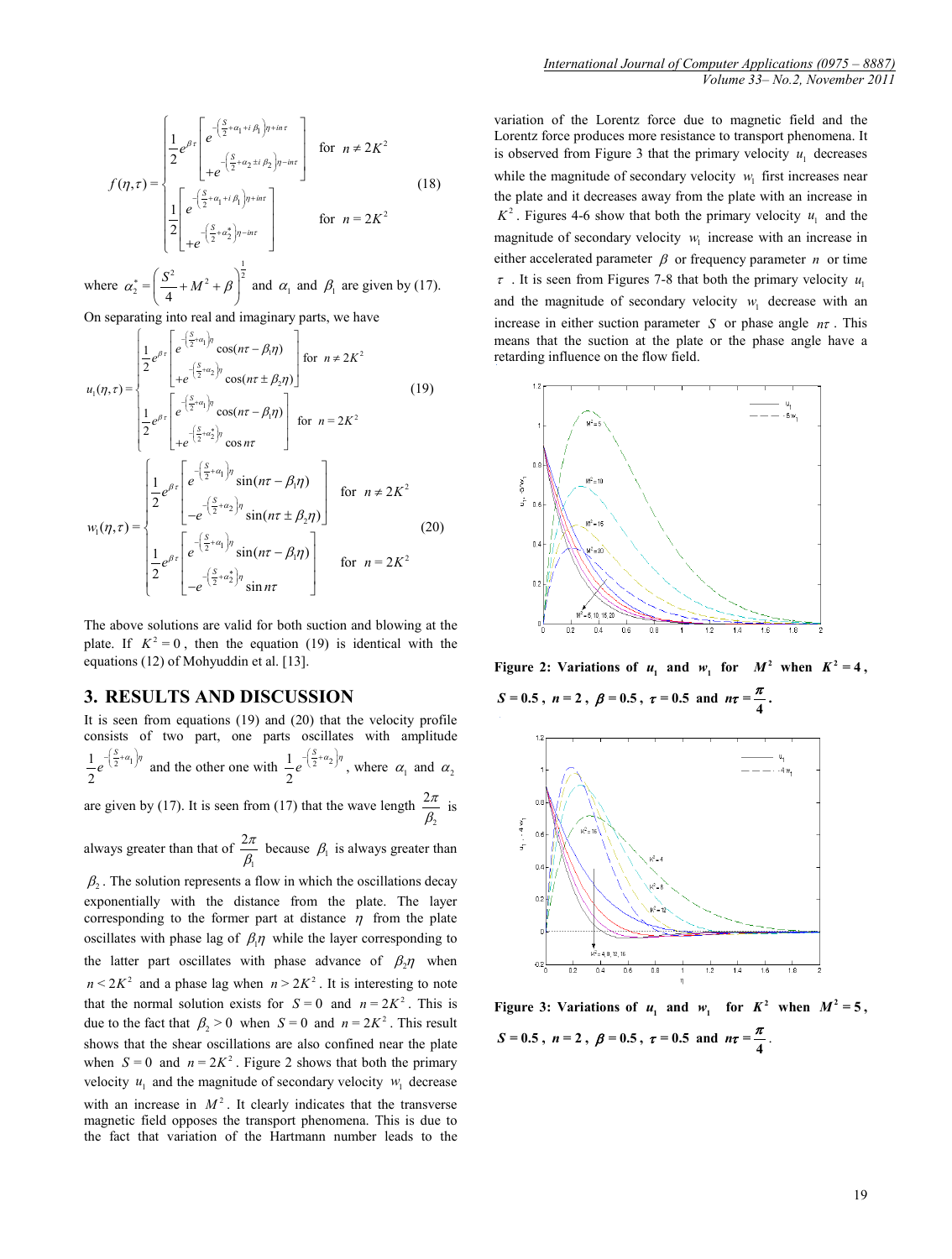

**Figure** 4: **Velocity profiles for**  $\beta$  **when**  $M^2 = 5$ **,**  $K^2 = 4$ **,**  $S = 0.5$ ,  $n = 2$ ,  $\tau = 0.5$  and  $n\tau = \frac{\pi}{4}$ .



**Figure** 5: Variations of  $u_1$  and  $w_1$  for *n* when  $M^2 = 5$ ,  $K^2 = 4$ **,**  $S = 0.5$ **,**  $\beta = 0.5$ **,**  $\tau = 0.5$  **and**  $n\tau = \frac{\pi}{4}$ **.** 



**Figure** 6: **Variations of**  $u_1$  **and**  $w_1$  **for time**  $\tau$  **when**  $M^2 = 5$ ,  $K^2 = 4$ ,  $S = 0.5$ ,  $\beta = 0.5$ ,  $n = 2$  and  $n\tau = \frac{\pi}{4}$ .



**Figure** 7: **Variations of**  $u_1$  **and**  $w_1$  **for**  $n\tau$  **when**  $M^2 = 5$ **,**  $K^2 = 4$ ,  $S = 0.5$ ,  $\beta = 0.5$ ,  $\tau = 0.5$  and  $n = 2$ .



**Figure** 8: Variations of  $u_1$  and  $w_1$  for *S* when  $M^2 = 5$ ,  $K^2 = 4$ ,  $n = 2$ ,  $\beta = 0.5$ ,  $\tau = 0.5$  and  $n\tau = \frac{\pi}{4}$ .

The non-dimensional shear stress at the plate  $\eta = 0$  due to the primary flow is

$$
\tau_x = \left(\frac{\partial u_1}{\partial \eta}\right)_{\eta=0} = -\frac{1}{2} R_1 \cos(n\tau + \theta_1),\tag{21}
$$

where

$$
R_1^2 = (S + \alpha_1 + \alpha_2)^2 + (\beta_1 \mp \beta_2)^2, \ \tan \theta_1 = \frac{(\beta_1 \mp \beta_2)}{(S + \alpha_1 + \alpha_2)}, \ \ (22)
$$

Equation (22) shows that  $0 < \tan \theta_1 < 1$ . Hence from (21) and (17) we conclude that the shear stress due to the primary flow has a phase lead for  $\theta_1 < \frac{\pi}{4}$  over the oscillations of the plate.

The non-dimensional shear stress at the plate  $\eta = 0$  due to the secondary flow is

$$
\tau_{y} = \left(\frac{\partial w_{1}}{\partial \eta}\right)_{\eta=0} = -\frac{1}{2} R_{2} \cos(n\tau - \theta_{1}), \qquad (23)
$$

where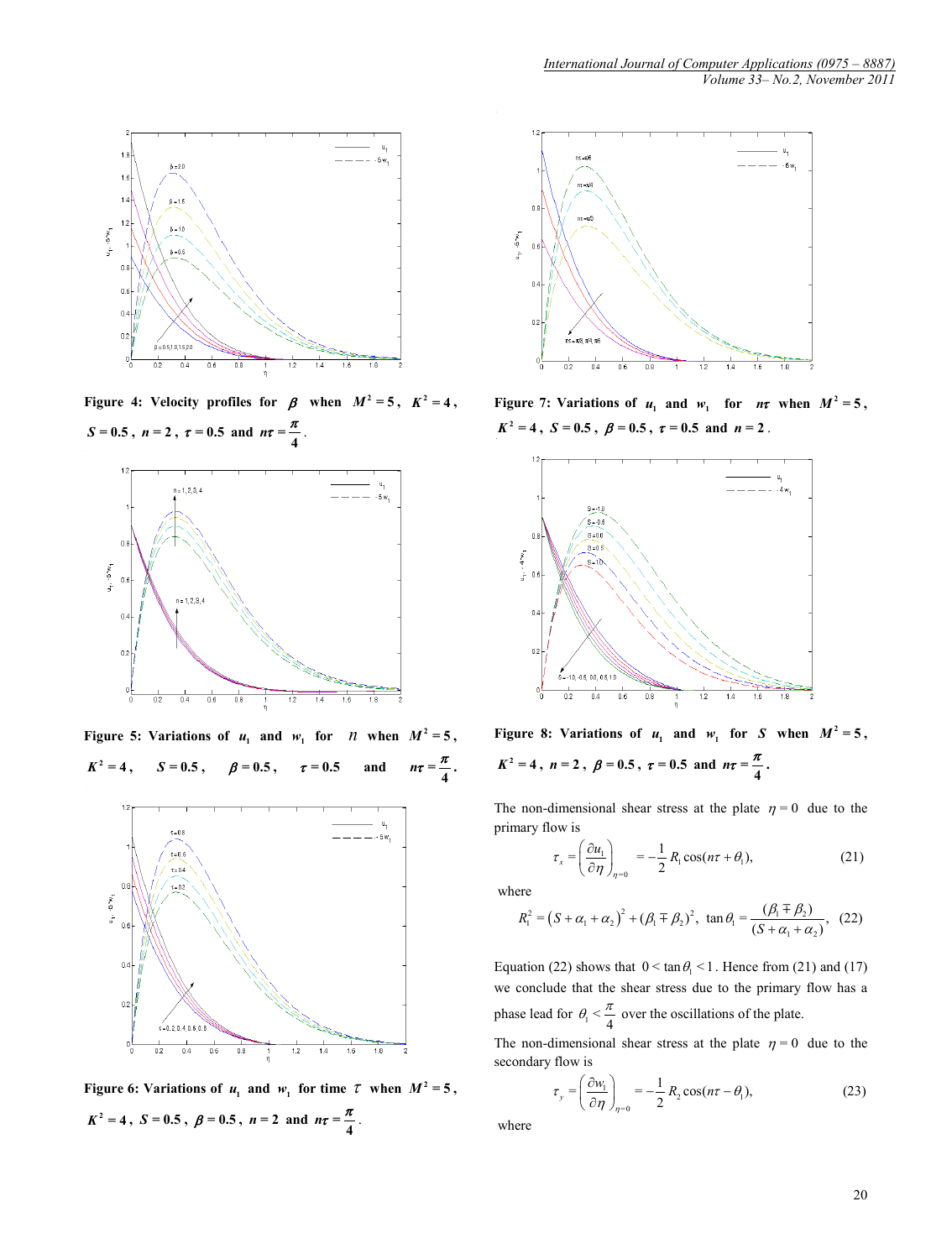$$
R_2^2 = (\beta_1 \pm \beta_2)^2 + (\alpha_1 - \alpha_2)^2, \ \tan \theta_2 = \frac{(\alpha_1 - \alpha_2)}{(\beta_1 \pm \beta_2)}.
$$
 (24)

It can be seen from (24) that  $0 \le \tan \theta_2 \le 1$ . Hence it follows from (23) and (17) that the shear stress due to the secondary flow has a phase lag for  $\theta_2 < \frac{\pi}{4}$  over the oscillations of the plate. The variations of amplitudes of shear stresses  $R_1$ ,  $R_2$  and the tangent of the phase angles of shear stresses  $\tan \theta_1$  and  $\tan \theta_2$  due to primary and the secondary flows respectively against  $K^2$  for different values of  $M^2$ ,  $\beta$  and *n* with  $S=1$  and  $n\tau = \frac{\pi}{4}$  are shown in Figures 9-14. It is observed from Figures 9 and 10 that both the amplitudes  $R_1$  and  $R_2$  decrease with an increase in either magnetic parameter  $M^2$  or frequency parameter *n*. Fig.11 reveals that the amplitude  $R_1$  increases while the amplitude  $R_2$ decreases with an increase in accelerated parameter  $\beta$ . It is seen from Figs.12 and 13 that both the tangent of the phase angles,  $\tan \theta_1$  and  $\tan \theta_2$  decrease with an increase in either magnetic parameter  $M^2$  or accelerated parameter  $\beta$ . Figure 14 shows that both the tangent of the phase angles  $\tan \theta_1$  and  $\tan \theta_2$  increase with an increase in frequency parameter  $n$ . The kink in the curves of the Figures 12-14 indicates the tangent of the phase angles of the shear stresses in the critical case  $n = 2K^2$ .



**Figure** 9: Variations of  $R_1$  and  $R_2$  for  $M^2$  when  $S = 0.5$ ,  $\beta = 0.5$ ,  $S = 0.5$  and  $n\tau = \frac{\pi}{4}$ .



**Figure** 10: Variations of  $R_1$  and  $R_2$  fo *n* when  $M^2 = 5$ ,  $\beta = 0.5$ ,  $S = 0.5$  and  $n\tau = \frac{\pi}{4}$ .



**Figure** 11: **Variations of** *R*<sub>1</sub> **and** *R*<sub>2</sub> **for**  $\beta$  **when**  $M^2 = 5$ ,  $S = 0.5$ ,  $\beta = 0.5$ ,  $n = 4$  and  $n\tau = \frac{\pi}{4}$ .

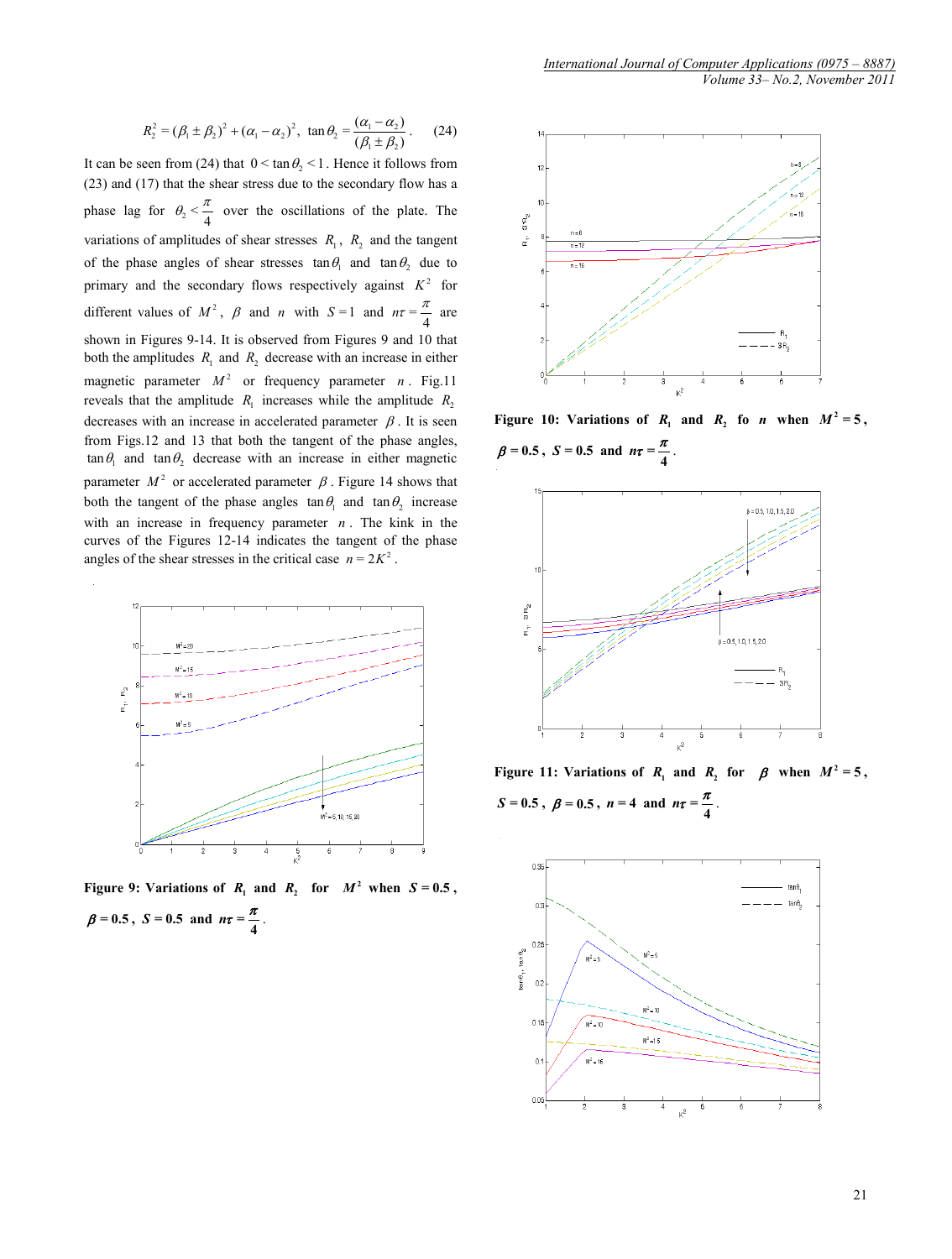**Figure** 12: **Variations of**  $\tan \theta_1$  **and**  $\tan \theta_2$  **for**  $M^2$  **when** 



**Figure** 13: Variations of  $\tan \theta_1$  and  $\tan \theta_2$  for  $\beta$  when  $M^2 = 5$ ,  $n = 4$ ,  $S = 0.5$  and  $n\tau = \frac{\pi}{4}$ 



**Figure** 14: Variations of  $\tan \theta$  and  $\tan \theta$  for *n* when

$$
M^2 = 5
$$
,  $\beta = 0.5$ ,  $S = 0.5$  and  $n\tau = \frac{\pi}{4}$ .

### **4. HEAT TRANSFER**

We now discuss the temperature distribution in oscillating flow past a porous flat plate subject to uniform suction at the plate in the presence of a uniform magnetic field perpendicular to the flow field. The equation of energy for the temperature distribution is

$$
\rho C_p \left( \frac{\partial T}{\partial t} - v_0 \frac{\partial T}{\partial y} \right) = k \frac{\partial^2 T}{\partial y^2} + \mu \left[ \left( \frac{\partial u}{\partial y} \right)^2 + \left( \frac{\partial w}{\partial y} \right)^2 \right] + \sigma B_0^2 \left( u^2 + w^2 \right), \tag{25}
$$

where  $k$ ,  $\mu$ ,  $C_p$  and  $\sigma$  are respectively the thermal conductivity, coefficient of viscosity, specific heat of the fluid and electrical conductivity. The last two terms within parenthesis are due to the viscous dissipation and Joule heating respectively.

The boundary conditions for temperature distribution are

$$
T = T_w \text{ at } y = 0 \text{ and } T \to T_w \text{ as } y \to \infty,
$$
 (26)

where  $T_{\infty}$  is the constant ambient temperature of the surrounding fluid and  $T_w > T_w$ .

Introducing the non-dimensional variable

$$
\theta = \frac{T - T_{\infty}}{T_{w} - T_{\infty}} \tag{27}
$$

and using (5), equation (25) is reduced to

$$
\frac{\partial \theta}{\partial t} - S \frac{\partial \theta}{\partial \eta} = \frac{1}{Pr} \frac{\partial^2 \theta}{\partial \eta^2} + Ec \left[ \left( \frac{\partial u_1}{\partial \eta} \right)^2 + \left( \frac{\partial w_1}{\partial \eta} \right)^2 \right] + M^2 \left( u_1^2 + w_1^2 \right),
$$
\n(28)

where  $Ec = \frac{u_0^2}{C_p(T_w - T_\infty)}$  $C_p(T_w - T_{\infty})$ is the Eckert number and  $Pr = \frac{\rho C_p v}{k}$ , the Prandtl number.

The boundary conditions (26) become

$$
\theta = 1 \text{ at } \eta = 0 \text{ and } \theta \to 0 \text{ as } \eta \to \infty. \tag{29}
$$

Since the velocity field given by (19) and (20) has zero mean,we assume the temperature distribution as

$$
\theta(\eta,\tau) = \theta_0(\eta) e^{2\beta\tau} + \theta_1(\eta) e^{2(\beta + i\eta)\tau} + \overline{\theta}_1(\eta) e^{2(\beta - i\eta)\tau},
$$
 (30)

where  $\theta_0(\eta)$  represents the mean part and  $\overline{\theta_1}(\eta)$  presents the complex conjugate of  $\theta_1(\eta)$ .

Substituting (30) in (28) and equating the harmonic coefficients to

zero, we get  
\n
$$
\frac{d^2\theta_0}{d\eta^2} + S \, Pr \frac{d\theta_0}{d\eta} = -E c \, Pr \left[ A_1 e^{-(S+2\alpha_1)\eta} + A_2 e^{-(S+2\alpha_2)\eta} \right],
$$
\n(31)

$$
\frac{d^2\theta_1}{d\eta^2} + SPr \frac{d\theta_1}{d\eta} - 2(\beta + in)Pr\theta_1 = -EcPr(c_r + ic_i)e^{-(\alpha_3 + i\beta_3)\eta}, (32)
$$

$$
\frac{d^2\overline{\theta_1}}{d\eta^2} + SPr \frac{d\overline{\theta_1}}{d\eta} - 2(\beta - in)Pr \overline{\theta_1} = -Ec Pr(c_r - ic_i)e^{-(\alpha_3 - i\beta_3)\eta}, (33)
$$
  
where

$$
A_1 = \frac{1}{4} \left[ \left( \frac{S}{2} + \alpha_1 \right)^2 + \beta_1^2 + M^2 \right],
$$
  
\n
$$
A_2 = \frac{1}{4} \left[ \left( \frac{S}{2} + \alpha_2 \right)^2 + \beta_2^2 + M^2 \right],
$$
  
\n
$$
c_r = \frac{1}{4} \left[ \left( \frac{S}{2} + \alpha_1 \right) \left( \frac{S}{2} + \alpha_2 \right) \pm \beta_1 \beta_2 + M^2 \right],
$$
  
\n
$$
c_i = \frac{1}{4} \left[ \beta_1 \left( \frac{S}{2} + \alpha_2 \right) \mp \beta_2 \left( \frac{S}{2} + \alpha_1 \right) \right],
$$
  
\n
$$
\alpha_3 = S + \alpha_1 + \alpha_2, \ \beta_3 = \beta_1 \mp \beta_2.
$$
  
\n(34)

where the upper sign is for  $n < 2K^2$  and the lower sign is for  $n > 2K^2$ .

The boundary conditions for  $\theta_0(\eta)$ ,  $\theta_1(\eta)$  and  $\overline{\theta}_1(\eta)$  become

$$
\theta_0 = 1, \theta_1 = 0, \overline{\theta_1} = 0 \text{ at } \eta = 0,
$$
  

$$
\theta_0 \to 0, \theta_1 \to 0, \overline{\theta_1} \to 0 \text{ as } \eta \to \infty.
$$
 (35)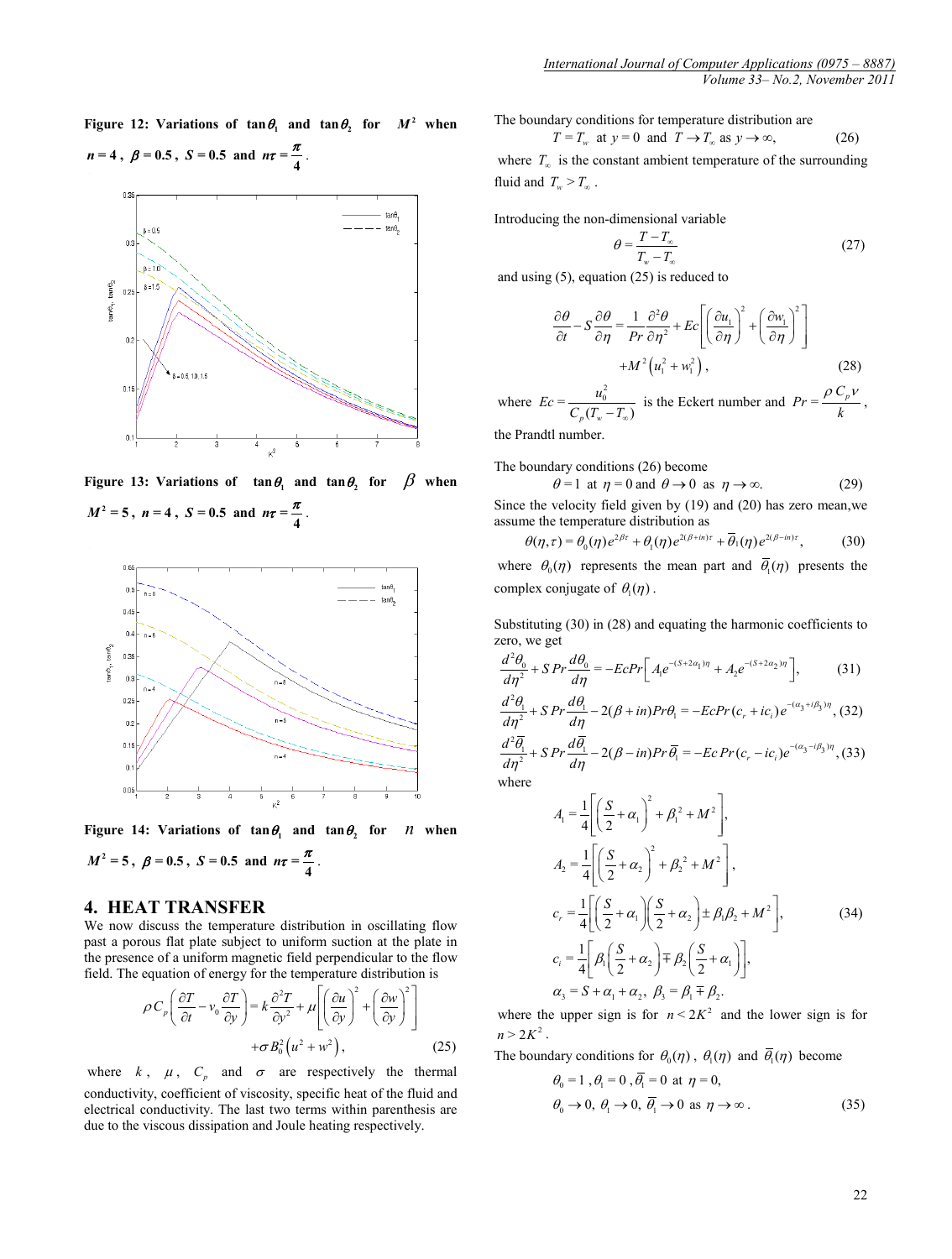The solution of (31) subject to the conditions (35) is

$$
\theta_{0}(\eta) = \begin{cases}\ne^{-SPr\eta} + Pr\,Ec\left[\frac{A_{1}\{e^{-(S+2\alpha_{1})\eta} - e^{-SPr\eta}\}}{(S+2\alpha_{1})(SPr-S-2\alpha_{1})}\right. \\
+\frac{A_{2}\{e^{-(S+2\alpha_{2})\eta} - e^{-SPr\eta}\}}{(S+2\alpha_{2})(SPr-S-2\alpha_{2})}\right] \\
for\quad S+2\alpha_{1} \neq SPr,\quad S+2\alpha_{2} \neq SPr \\
\ne^{-SPr\eta} + Pr\,Ec\left[\frac{A_{1}}{SPr}\eta e^{-SPr\eta}\right. \\
+\frac{A_{2}\{e^{-(S+2\alpha_{2})\eta} - e^{-SPr\eta}\}}{(S+2\alpha_{2})(SPr-S-2\alpha_{2})}\right] \\
for\quad S+2\alpha_{1} = SPr,\quad S+2\alpha_{2} \neq SPr \\
\ne^{-SPr\eta} + Pr\,Ec\left[\frac{A_{2}}{SPr}\eta e^{-SPr\eta}\right. \\
+ \frac{A_{1}\{e^{-(S+2\alpha_{1})\eta} - e^{-SPr\eta}\}}{(S+2\alpha_{1})(SPr-S-2\alpha_{1})}\right] \\
for\quad S+2\alpha_{1} \neq SPr,\quad S+2\alpha_{2} = SPr\n\end{cases} \tag{36}
$$

where  $\alpha_1$  and  $\alpha_2$  are given by equation (17).

The solution of the equation (32) subject to boundary condition (35) is

$$
\theta_{\rm i}(\eta) = \frac{E c Pr(c_{r} + ic_{i})}{d_{r} + id_{i}} \bigg[ e^{-(\alpha_{4} + i\beta_{4})\eta} - e^{-(\alpha_{3} + i\beta_{3})\eta} \bigg],\tag{37}
$$

where

$$
\alpha_{4} = \frac{1}{2\sqrt{2}} \left[ \sqrt{2}SPr + \left\{ \left[ \left( S^{2}Pr^{2} + 8\beta Pr \right)^{2} + 64Pr^{2}n^{2} \right]^{2} \right]^{1/2} \right],
$$
\n
$$
\beta_{4} = \frac{1}{2\sqrt{2}} \left\{ \left[ \left( S^{2}Pr^{2} + 8\beta Pr \right)^{2} + 64Pr^{2}n^{2} \right]^{2} \right\}^{1/2},
$$
\n
$$
d_{r} = \alpha_{3}^{2} - SPr\alpha_{3} - \beta_{3}^{2} - 2\beta Pr, \dots
$$
\n
$$
d_{i} = 2\alpha_{3}\beta_{3} - SPr\beta_{3} - 2nPr.
$$
\n(38)

Since the equation (33) is the complex conjugate of the equation (32) so the solution of the equation (33) is obtained on taking the complex conjugate of  $\theta_1$ .

It is seen from Figures 15-17 that the mean temperature  $\theta_0(\eta)$ increases with an increase in either magnetic parameter  $M^2$  or rotation parameter  $K^2$  or frequency parameter *n*. Further, Figures 18-19 show that the mean temperature  $\theta_0(\eta)$  increases with an increase in either accelerated parameter  $\beta$  or suction parameter *S* . It is seen from Figure 20 that the mean temperature  $\theta_0(\eta)$  increases near the plate and it decreases away from the plate with an increase in Prandtl number *Pr* . The increase of Prandtl number *Pr* means that the thermal diffusivity decreases. So the temperature decreases due to the decrease of thermal boundary layer. This characteristic indicates that the temperature dependent fluid viscosity plays a significant role in shifting the fluid away from the plate



**Figure** 15: **Variations of**  $\theta_0(\eta)$  **for**  $M^2$  **when**  $K^2 = 2$ **,**  $S = 1$ **,**  $\beta = 0.5$ ,  $n = 4$  and  $Pr = 0.71$ .



**Figure** 16: **Variations of**  $\theta_0(\eta)$  **for**  $K^2$  **when**  $M^2 = 5$ **,**  $S = 1$ **,**  $\beta = 0.5$ ,  $n = 4$  and  $Pr = 0.71$ .



**Figure** 17: **Variations of**  $\theta_0(\eta)$  **for** *n* **when**  $M^2 = 5$ **,**  $K^2 = 2$ **,**  $S = 1$ ,  $\beta = 0.5$  and  $Pr = 0.71$ .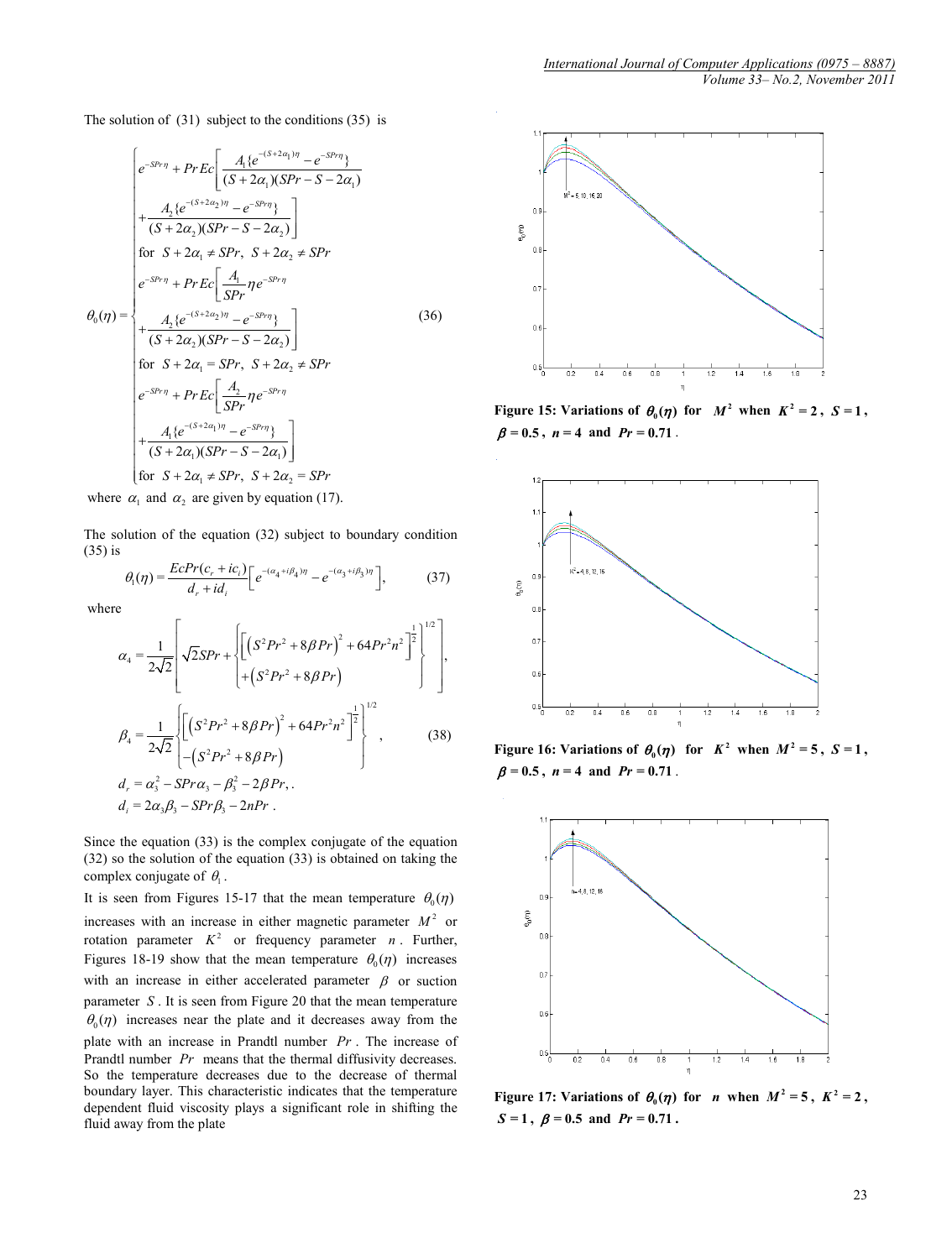

**Figure** 18: **Variations of**  $\theta_0(\eta)$  **for** *Pr* **when**  $M^2 = 5$ **,**  $K^2 = 5$ **,**  $S = 1$ ,  $\beta = 0.5$  and  $n = 4$ .



**Figure** 19: **Variations of**  $\theta_0(\eta)$  **for**  $\beta$  **when**  $M^2 = 5$ **,**  $K^2 = 2$ **,**  $S = 1$ ,  $n = 4$  and  $Pr = 0.71$ .



**Figure** 20: **Variations of**  $\theta_0(\eta)$  for *n* when  $M^2 = 5$ ,  $K^2 = 2$ ,  $n = 4$ ,  $\beta = 0.5$  and  $Pr = 0.71$ .

The rate of heat transfer  $\theta'(0)$  at the plate  $\eta = 0$  is given by

$$
\theta'(0) = \theta'_0(0) + 2EcPr R_3 \cos(2n\tau + \psi),
$$
\n(39)

where  
\n
$$
R = d_r^2 + d_i^2, \ X = d_r(\alpha_3 - \alpha_4) + d_i(\beta_3 - \beta_4),
$$
\n
$$
Y = d_r(\beta_3 - \beta_4) - d_i(\alpha_3 - \alpha_4),
$$

$$
R_3^2 = \left(\frac{c_r X - c_i Y}{R}\right)^2 + \left(\frac{c_i X + c_r Y}{R}\right)^2, \ \tan\psi = \frac{c_i X + c_r Y}{c_r X - c_i Y}.\tag{40}
$$

and

$$
\theta_0'(0) = -SPr + Ec \Pr\bigg(\frac{A_1}{S + 2\alpha_1} + \frac{A_2}{S + 2\alpha_2}\bigg),
$$
(41)

whether  $S + 2\alpha_1 \neq SPr$  and  $S + 2\alpha_2 \neq SPr$  or  $S + 2\alpha_1 = SPr$ and  $S + 2\alpha_2 \neq SPr$  or  $S + 2\alpha_1 \neq SPr$  and  $S + 2\alpha_2 = SPr$ .

The variation of amplitude of the rate of heat transfer  $R_3$  and tangent of the phase angle of the rate of heat transfer oscillations  $\tan \psi$  are shown in Tables 1 and 2 against  $K^2$  for different values of *Pr* and *n* . It is seen from Table 1 that the amplitude  $R_3$  increases with an increase in either rotation parameter  $K^2$  or Prandtl number *Pr* while it decreases with an increase in frequency parameter *n* for fixed values of  $K^2$ . Farther, it shows from Table 2 that the magnitude of tangent of the phase angle  $\tan \psi$  decreases with an increase in either rotation parameter  $K^2$ or Prandtl number *Pr* while it increases with an increase in frequency parameter *n* for fixed values of  $K^2$ .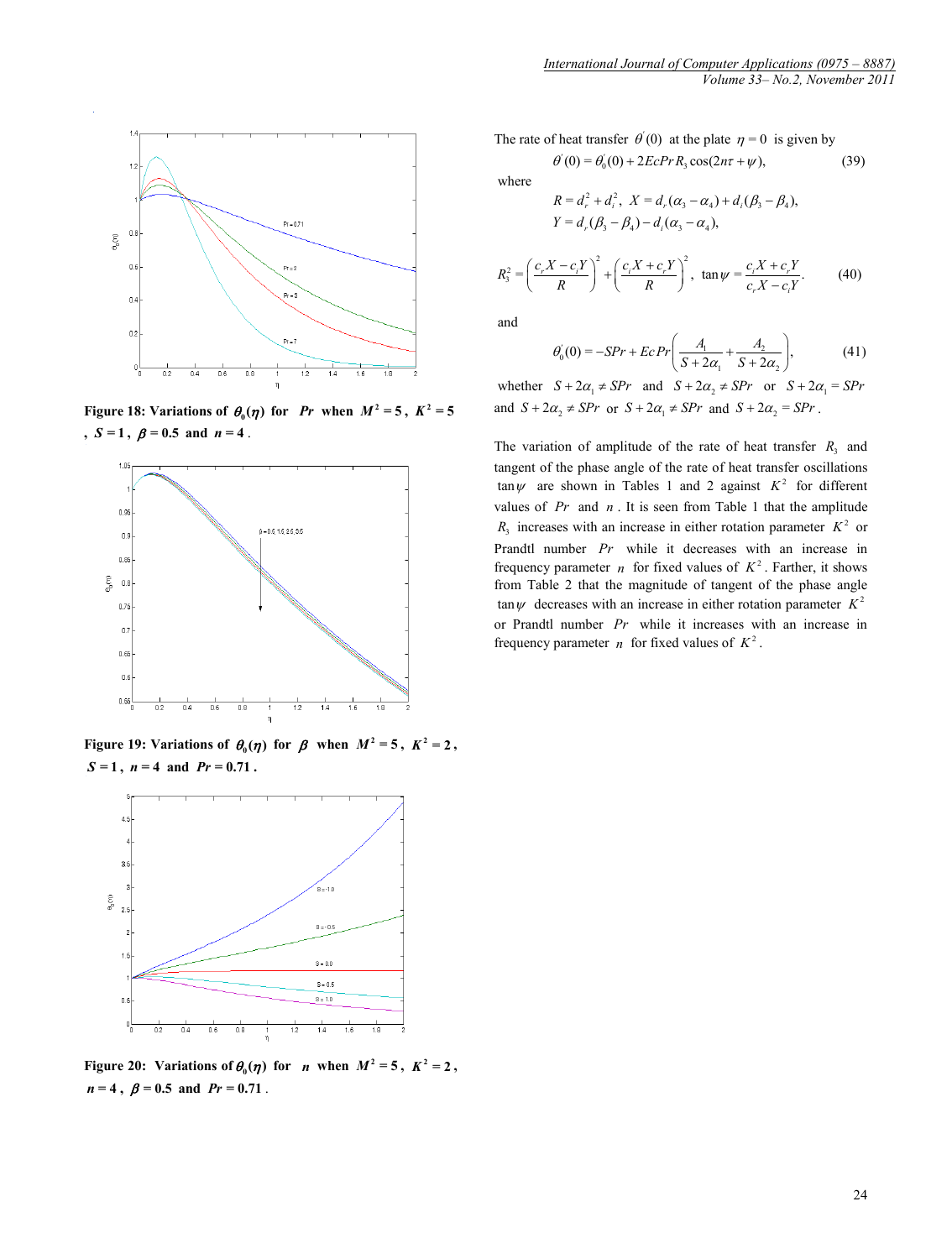Table 1: Amplitude of the rate of heat transfer oscillations  $10^{-3}R_3$  at the plate  $\eta = 0$  for  $M^2 = 5$ ,  $n\tau = \frac{\pi}{4}$ ,  $S = 0.5$ ,  $\beta = 0.5$  and  $Ec = 1$ .

|       |         |         | <i>Pr</i> with $n = 10$ |          | <i>n</i> with $Pr = 0.71$ |         |         |         |
|-------|---------|---------|-------------------------|----------|---------------------------|---------|---------|---------|
| $K^2$ |         |         |                         |          |                           |         |         |         |
|       | 0.73404 | 1.30662 | 2.62981                 | 4.09991  | 0.08581                   | 0.07295 | 0.06333 | 0.05243 |
|       | 0.86068 | 1.66219 | 3.56860                 | 5.72213  | 0.22280                   | 0.15159 | 0.11029 | 0.09011 |
|       | .09687  | 2.37460 | 5.54698                 | 9.21527  | 0.61287                   | 0.42904 | 0.30145 | 0.21324 |
|       | .23906  | 3.10512 | 8.01130                 | 13.85063 | 1.40193                   | 1.03917 | 0.77118 | 0.56806 |

 **Table 2:** The magnitude of tangent of the phase angle of the rate of heat transfer oscillations  $\tan \psi$  at the plate  $\eta = 0$  **for**  $M^2 = 5$ ,  $n\tau = \frac{\pi}{4}$ ,  $S = 0.5$ ,  $\beta = 0.5$  and  $Ec = 1$ .

|         | with $n = 10$<br>Pr |         |         |         | <i>n</i> with $Pr = 0.71$     |         |         |         |
|---------|---------------------|---------|---------|---------|-------------------------------|---------|---------|---------|
| $K^2\,$ |                     |         |         |         | $\mathfrak{D}_{\mathfrak{p}}$ |         |         |         |
|         | 0.63530             | 0.54181 | 0.50338 | 0.48579 | 0.38746                       | 0.67024 | 0.98702 | 1.29909 |
| 4       | 0.36693             | 0.27152 | 0.23503 | 0.21896 | 0.12769                       | 0.27384 | 0.47076 | 0.74449 |
| 6       | 0.23659             | 0.12526 | 0.08797 | 0.07288 | 0.02516                       | 0.09501 | 0.1816  | 0.30022 |
|         | 0.20780             | 0.06192 | 0.02223 | 0.00807 | 0.01479                       | 0.02450 | 0.06783 | 0.12187 |

### **5. CONCLUSION**

The unsteady MHD flow and heat transfer of an incompressible viscous fluid bounded by an infinite heated porous flat plate have been studied. It is found that with an increase in either magnetic parameter  $M^2$  or suction parameter *S* the primary velocity  $u_i$ and the magnitude of secondary velocity  $w_1$  of fluid decrease at a particular point in flow filed. The primary velocity  $u_1$  and the magnitude of secondary velocity  $w_1$  increase with an increase in either accelerated parameter  $\beta$  or frequency parameter *n* or time  $\tau$ . The mean wall temperature  $\theta_0(\eta)$  as well as the rate of heat transfer  $\theta(0)$  is also obtained. It is found that with an increase of magnetic field intensity the mean temperature  $\theta_0(\eta)$  increases at a particular point in flow filed. Further, it is found that the magnitude of tangent of the phase angle of the rate of heat transfer oscillations tan $\psi$  decreases with an increase in either rotation parameter  $K^2$  or Prandtl number  $Pr$  while it increases with an increase in frequency parameter *n* for fixed values of  $K^2$ . The effect of transverse magnetic field on a viscous incompressible conducting fluid is to suppress the velocity field which in turn

causes the enhancement of the temperature field.

## **6. REFERENCES**

- [1] Kakutani, T. (1958). Effect of tranverse magnetic field on the flow due to an oscillating plate. *J. Phys. Soc. Jpn.* 13: 1504.
- [2] Kakutani, T. (1960). Effect of tranverse magnetic field on the flow due to an oscillating plate. *J. Phys. Soc. Japan.* 15: